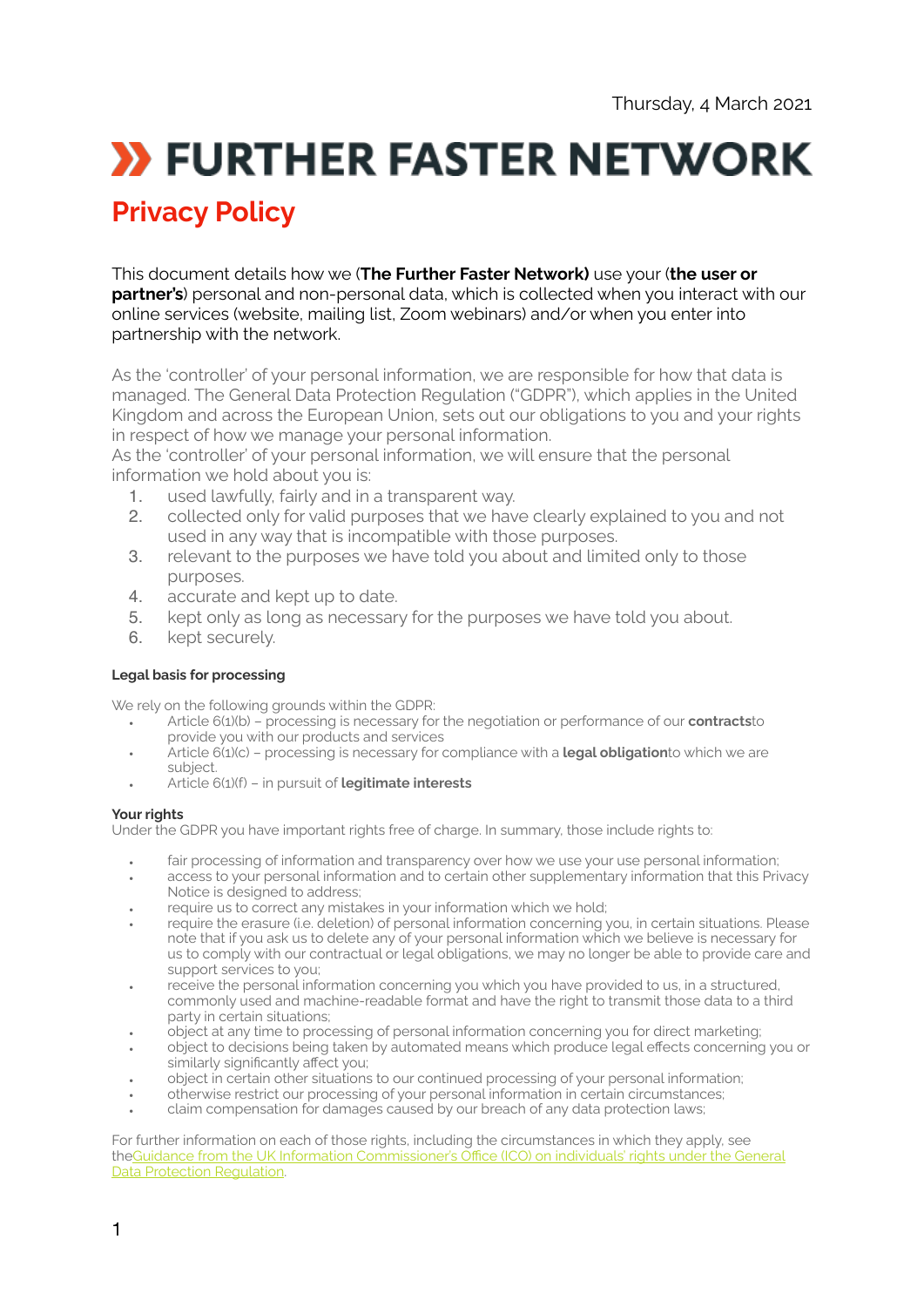# **What information do we collect?**

#### **Personal Information**

Whenever you fill out a contact form on our website or sign up to our mailing list you may be asked to provide us with personal information such as:

*Your Full Name Your Email Address The Church you attend* 

**We only collect and store personal information which you consent to provide us with, and the purposes of collecting your information will always be made clear to you whenever you are asked to provide it.** 

#### *If you're part of a network church…*

When your church signs up for partnership, we collect and store the following information for all 'Ministry Area Leads' for the purposes of enabling your full participation in the network:

*Your Full Name Your Contact Information Your Role at the Church* 

This is an important aspect of partnership in the network, which Lead Pastors should discuss with their team prior to this information being shared.

# **How is your personal information used?**

We use your information for 3 broad purposes:

- **Connecting you with us:** To provide you with content to help you connect with us, explore partnership, and grow your church by reaching unchurched people
- **Keeping you informed according to your interests:** To provide relevant information about events you have signed up for and similar events you may want to attend
- **Connecting you with others:** Within the network churches, we use the information you provide us with to connect members of the network with one another, and to contact you about any opportunities which are relevant for you as part of your church's partnership with the network. You may be contacted through group emails and WhatsApp groups.

# **Monitoring, Tracking, Use of Cookies - Collecting Non-Personal Information:**

We use Wix and Mailchimp for our website and mailings. Both of these platforms use tracking cookies to collect Non-Personal Information for the purposes of tracking site usage, improving user experience and providing us with an overview of how our website (furtherfaster.network) and emails are being accessed and interacted with.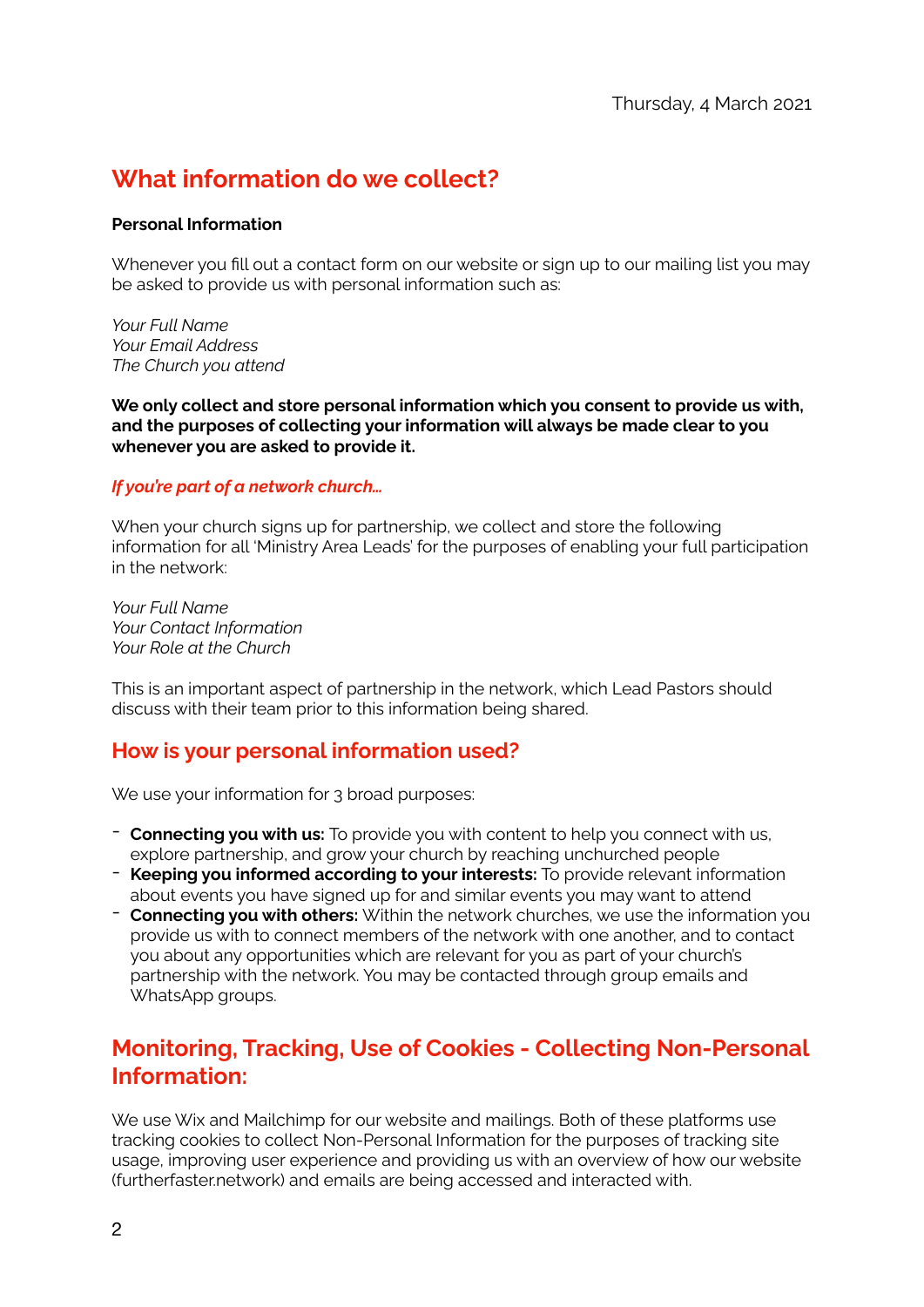The types of non-personal information analysed by Mailchimp and Wix:

- The Region users access our site/emails from
- Demographic information such as age ranges and gender
- How content is being interacted with
- What led users to the site

We use this information for internal review purposes only, and we do not collect any information beyond what is necessary to improve our website/mailing performance and user experience.

# **Who gets to see your information and how do we keep it safe?**

#### **Keeping your information safe and protecting your privacy is important to us. We operate with the following practices according to your relationship to the network:**

#### **a) If you are a user of our online services (e.g. Website Sign Up Forms, Webinars).**

We will never share or sell your information with any third parties. The information we collect about you is stored by the platform site where you provided your information: [mailchimp.com](http://mailchimp.com) (When you subscribe to our mailing list) [wix.com](http://wix.com) (When you fill out a form on our website) [zoom.com](http://zoom.com) (When you sign up to attend a webinar)

Please note: Some of our Webinars are hosted in partnership with Irresistible Churches Network Australia, which means that the information you give when you register for these Zoom Webinars will be collected by both the Irresistible Churches Network and the Further Faster Network. This information will only be used to contact you about the webinar you attended or a related webinar within the next 6 months.

#### **b) If you become a partner through your church's membership to the network**

Your information will be shared with relevant network members including:

- The relevant Ministry Area Coordinator(s) (MAC) for your role
- A group of your peers within the network churches (e.g. if you are a lead pastor, all other lead pastors will be given your name, email address and information about your church)

# **Why do we share contact information within the network?**

As a partner, you will participate on group calls to help you go further, faster in your ministry area. For each ministry area there is a Coordinator who has the role of facilitating your group. The Ministry Area Coordinator (MAC) will be provided with the information they need to get you connected into the group. Such information would most likely be the following:

*Your Name Your Email Address Your Job/Volunteer Role*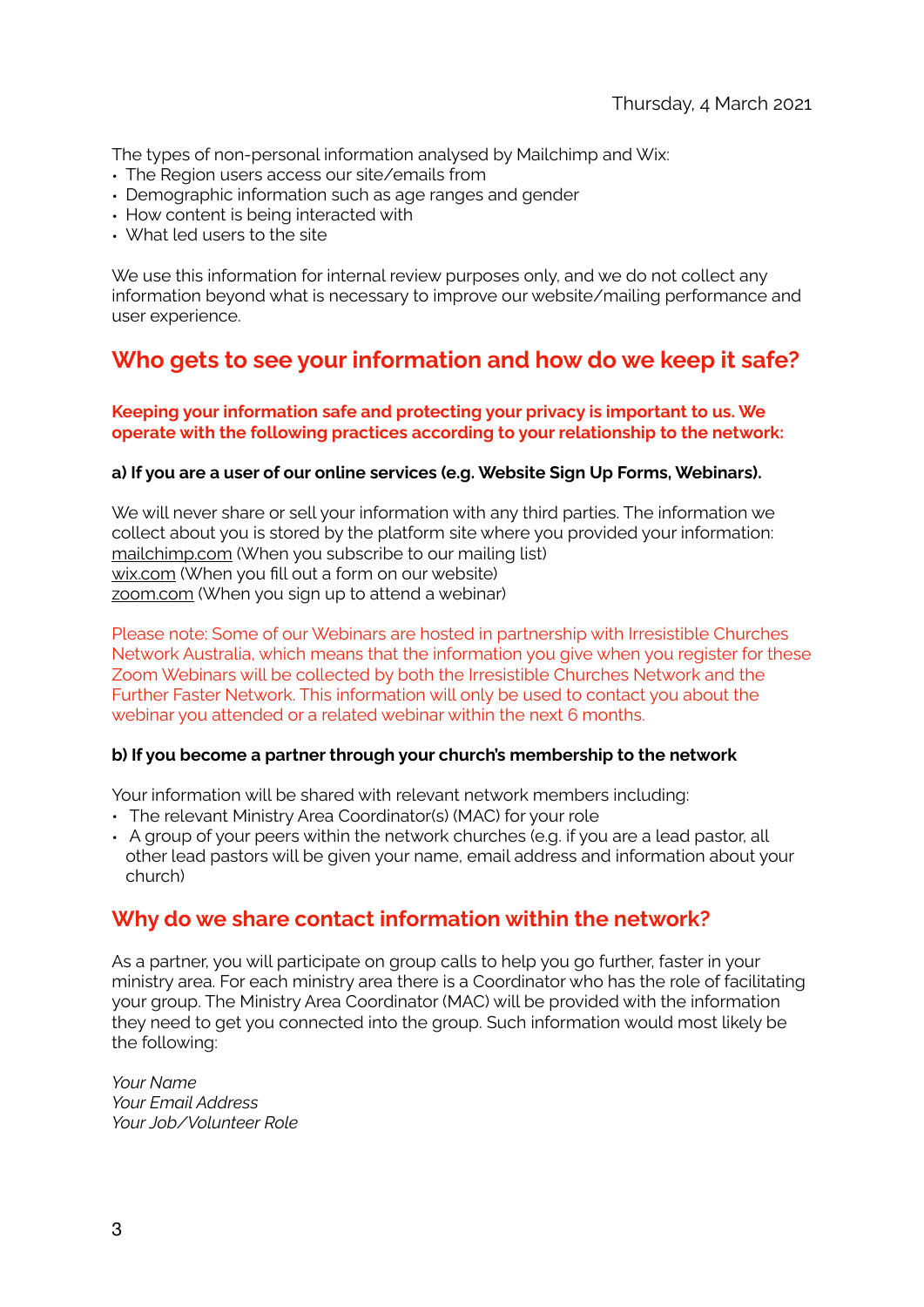#### Thursday, 4 March 2021

You will be encouraged to join a WhatsApp group, but MACs will not add you to these without your consent (You will have to provide your MAC with your mobile number in this case).

### **How long do we retain your information?**

We will continue to store and use your information for the purposes listed above until you cease to use our online services (unsubscribe) or are no longer part of the network. If you provided your details in order to attend a specific event and do not interact further with the network, your information will not be stored beyond 6 months (unless the event you attended is annual, in which case you may receive an invite for the same event the following year).

If you stop your interaction with the Further Faster Network (i.e. you unsubscribe or your church withdraws from partnership) your information will be permanently deleted after 12 months.

# **Request for Access and Withdrawal of Permissions:**

At any time you can ask for the complete record of the information we have about you. Please make such a request by sending an email to [becky@furtherfaster.network](mailto:becky@furtherfaster.network) with the subject line: **'Information Request.'** We will provide this to you within 14 days of your request.

At any time you can request that any personal information we are storing about you be deleted. You can also request that any photo, video or other recording which includes you be removed or that you be removed from it. Please contact [becky@furtherfaster.network](mailto:becky@furtherfaster.network) with the precise details of your request.

# **Your presence in Further Faster Network promotion/ on our social media:**

We want to celebrate you, feature you and share what you are doing on our own social media channels. This might look like:

- Publishing a quote from you
- Sharing a post from your church's feed on our own feed
- Publishing a photo or video which features you

We do not seek permission before we repost from public social media pages. Any reposted content will always credit the original source. You can request that any re-posted content be removed from our platforms which either features you, or for which you were responsible. Contact [becky@furtherfaster.network](mailto:becky@furtherfaster.network) 

We may occasionally tag you in a post on social media if it is relevant and appropriate to do so. You can request that tags be removed. You should always make sure your privacy settings on your own social media profiles are set up so that people who do not follow you do not have access to information you don't want shared.